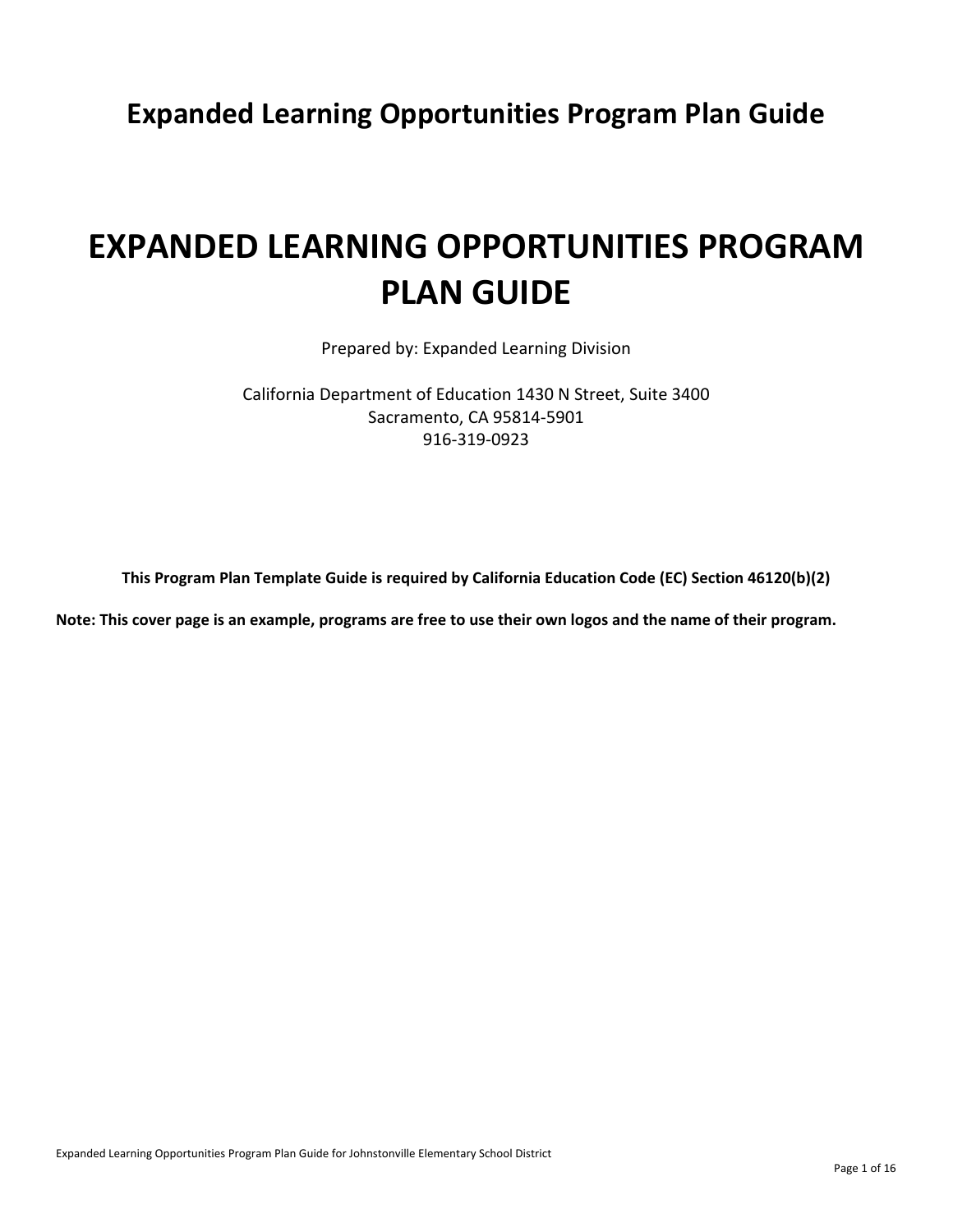# **Name of Local Educational Agency and Expanded Learning Opportunities Program Site(s)**

**Name of Local Educational Agency or Equivalent:** Johnstonville Elementary School District **Contact Name:** Scott Smith-**Contact Email:** ssmith@johnstonville.org **Contact Phone:** 530-257-2471

**Instructions:** Please list the school sites that your LEA selected to operate the Expanded Learning Opportunities Program (ELO-P). Add additional rows as needed.

**1.** Johnstonville Elementary School

#### **Purpose**

This template will aid LEAs in the development of a program plan as required by EC Section 46120(b)(2). In this program plan, LEAs will describe program activities that support the whole child, and students' Social and Emotional Learning (SEL) and development.

#### **Definitions**

"Expanded learning" means before school, after school, summer, or intersession learning programs that focus on developing the academic, social, emotional, and physical needs and interests of pupils through hands-on, engaging learning experiences. It is the intent of the Legislature that expanded learning programs are pupil-centered, results driven, include community partners, and complement, but do not replicate, learning activities in the regular school day and school year. (EC Section 8482.1[a])

"Expanded learning opportunities" has the same meaning as "expanded learning" as defined in EC Section 8482.1. "Expanded learning opportunities" does not mean an extension of instructional time, but rather, opportunities to engage pupils in enrichment, play, nutrition, and other developmentally appropriate activities. (EC Section 46120[e][1])

#### **Instructions**

This Program Plan needs to be approved by the LEA's Governing Board in a public meeting and posted on the LEA's website.

The program plan template guide is considered a living document that is periodically reviewed and adjusted to reflect the needs of the community, updates in the law, and to provide continuous improvement in the development of an effective ELO-P.

The LEA is responsible for creating, reviewing, and updating the program plan every three years in accordance with EC Section 8482.3(g)(1). LEAs are encouraged to work collaboratively with partners and staff to develop and review the program plan. The LEA is responsible for the plan and the oversight of any community partners or subcontractors. The LEA should include any partners in the development and review of the plan. It is recommended that the plan be reviewed annually.

The Expanded Learning Division adopted the Quality Standards for Expanded Learning in California (Quality Standards) and introduced requirements for Continuous Quality Improvement (CQI) to help programs engage in reflection and be intentional about program management practices and activities delivered to students. To create the program plan, provide a narrative description in response to the prompts listed under each Quality Standard below. The LEA may customize and include additional prompts, such as describing SEL activities, or refining the plan. In addition to the narrative response, it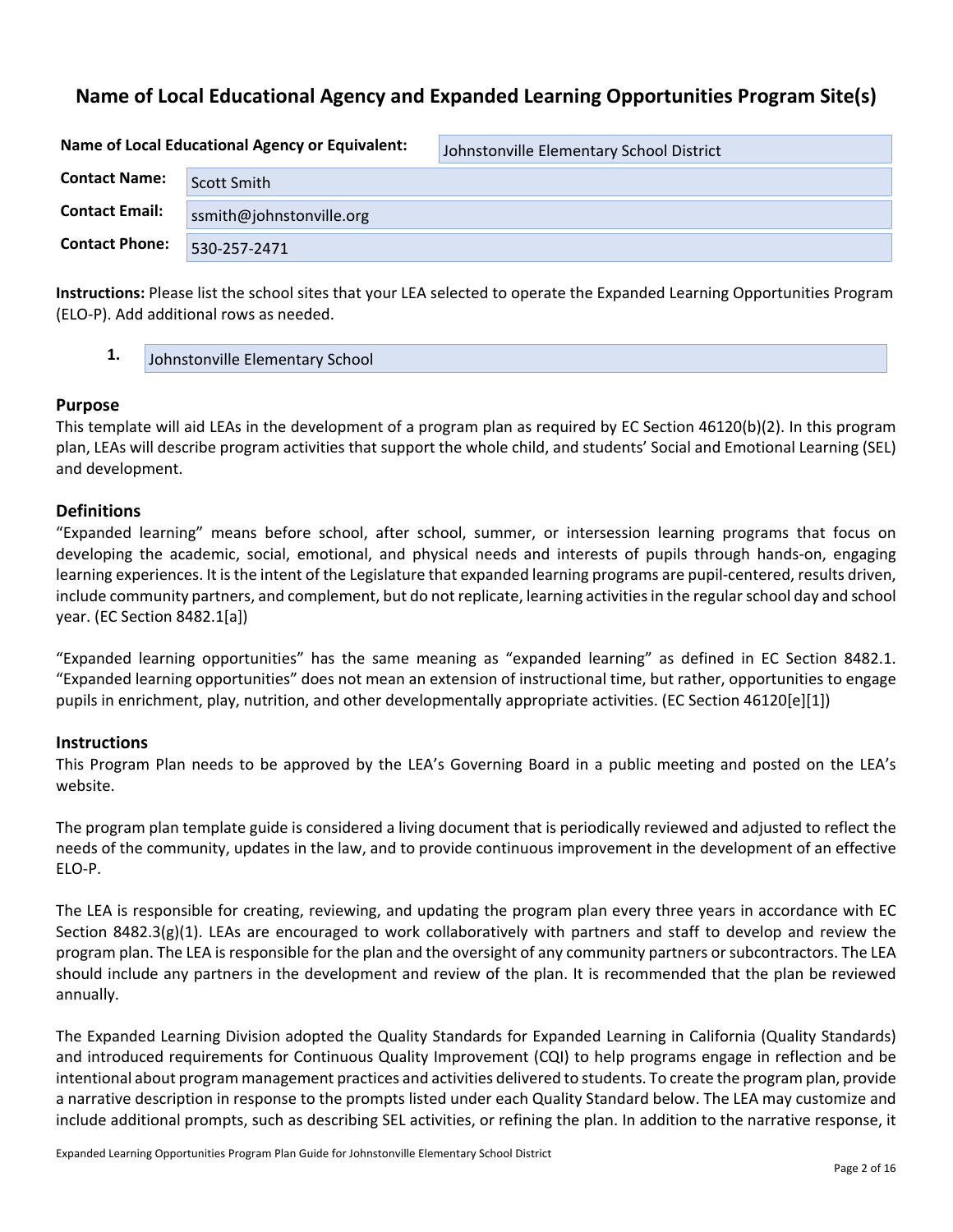may be useful to include tables, charts, or other visual representations that contribute to the understanding of the ELO-P. LEAs are encouraged to download and reference the Quality Standards in order to provide ongoing improvements to the program. The Quality Standards can be found on the California Department of Education's (CDE) Quality Standards and CQI web page, located at<https://www.cde.ca.gov/ls/ex/qualstandcqi.asp.>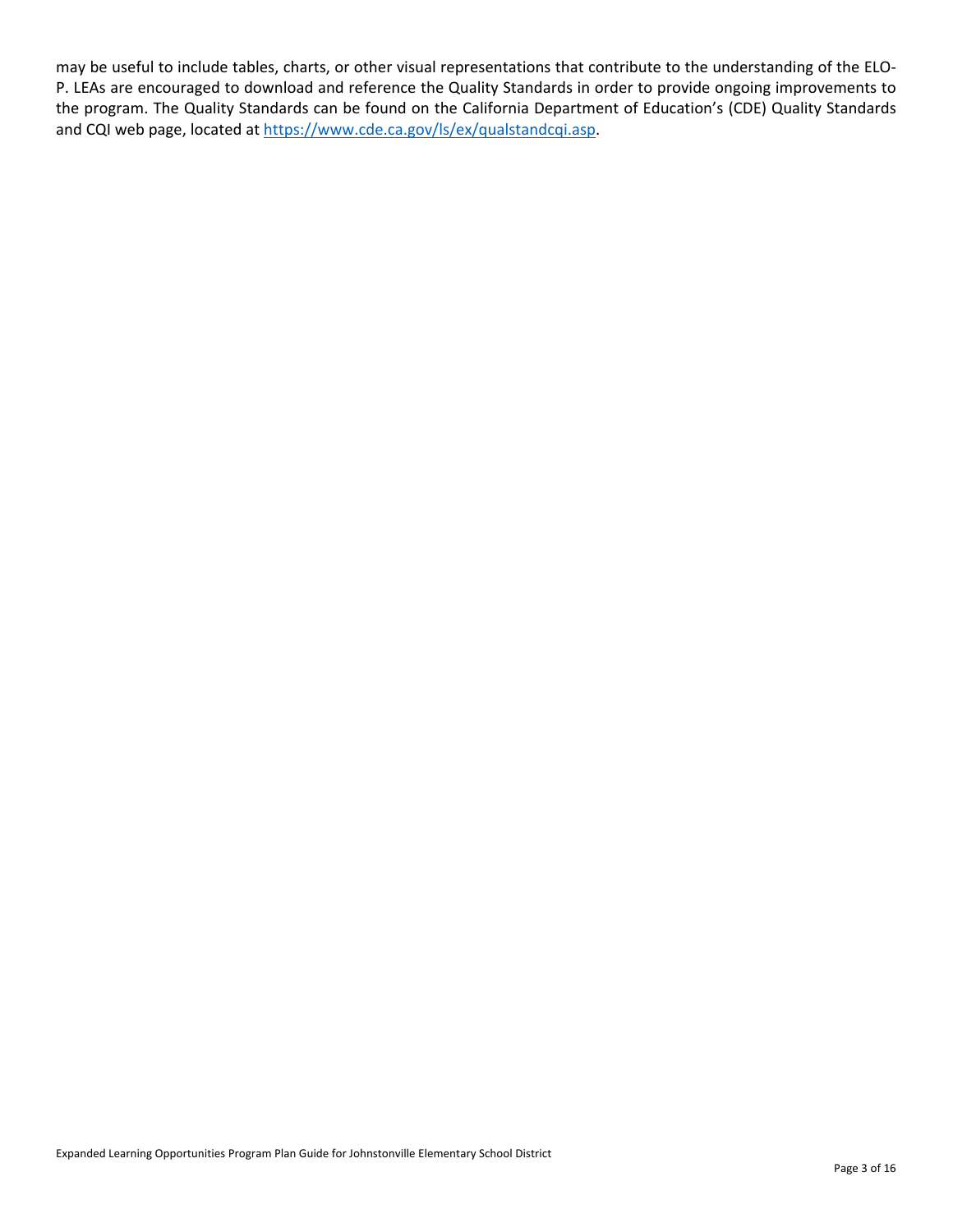## **1—Safe and Supportive Environment**

Describe how the program will provide opportunities for students to experience a safe and supportive environment. Include if the program will be offered on the schoolsite or off campus. If not on site, describe where in the community it will be and how students will be supported to get there.

Johnstonville Elementary School is committed to helping all our grizzlies become ENGAGED, EMPATHETIC, EMPOWERED, and EDUCATED students. In partnership with our parents and our community members, we strive to help are ensuring that all of our students are competent in the basic skill areas and that all of our students reach their highest potential as productive, responsible citizens in a safe and academically rigorous environment.

The main components of the Expanded Learning Opportunities Program will occur on Johnstonville's campus. However, practices and activities to facilitate meaningful student involvement in school will continue to evolve based on student and family needs. If there is a need to facilitate the Expanded Learning Opportunities Program in the community at large, changes will be made with communication with the school's stakeholders. Some of these changes may include participation in community programs and non-governmental organizations' activities.

#### Programmatic level:

Johnstonville Elementary School District's Expanded Learning Opportunity Program will take place on our school site. The program staff will work closely with district administration to school-aligned health and safety procedures. While the expanded learning program is on Johnsonville's campus, the school's safety plan procedures will be utilized to ensure the safety of students and staff. In addition, program staff will be trained in a variety of programmatic procedures including first aid, the documentation, and communication of, any incidences to families.

#### Attendance/Sign-ins/Sign-outs:

When students arrive at the program whether it is after school, in the summer learning program, or other intersession opportunities, they are personally greeted by staff and checked into the program. Program attendance is collected on a daily basis. Staff will maintain a list of all participants with current emergency contacts for program activities and field trips. At the end of the program students are released from the program and the adult must sign them out. An exception to this procedure will take place if the parent/guardian indicates the student is to walk home at the end of the program. Transitional Kindergarten and Kindergarten students MUST be met by a parent.

## Facilities Safety:

We have fully fenced facilities and ample lighting for additional safety precautions. We also have a safety plan with is updated annually and is available in the front office. This plan outlines all of our policies and procedures as well as people responsible. To ensure that we operate in coordination with this plan we participate in frequent drills and practices so that the students and staff are well aware of all procedures and practices well in the event of an emergency.

#### Registration:

The registration process for the expanded learning program, when combined with the school's registration, will help identify students with special needs or concerns. In addition, registration packet will provide families the location of the expanded learning program activities and the health, safety, and behavior procedures for participants in the program.

#### Staff level:

#### Behavior/Expectations:

Johnstonville Elementary School and its expanded learning program utilizes a Multi-Tiered System of Support (MTSS) to help all students gain both academic and behavioral success. These supports and interventions help: 1) Teach, and reinforce, appropriate behavior to all children by identifying, modeling, and practicing expectations with

students.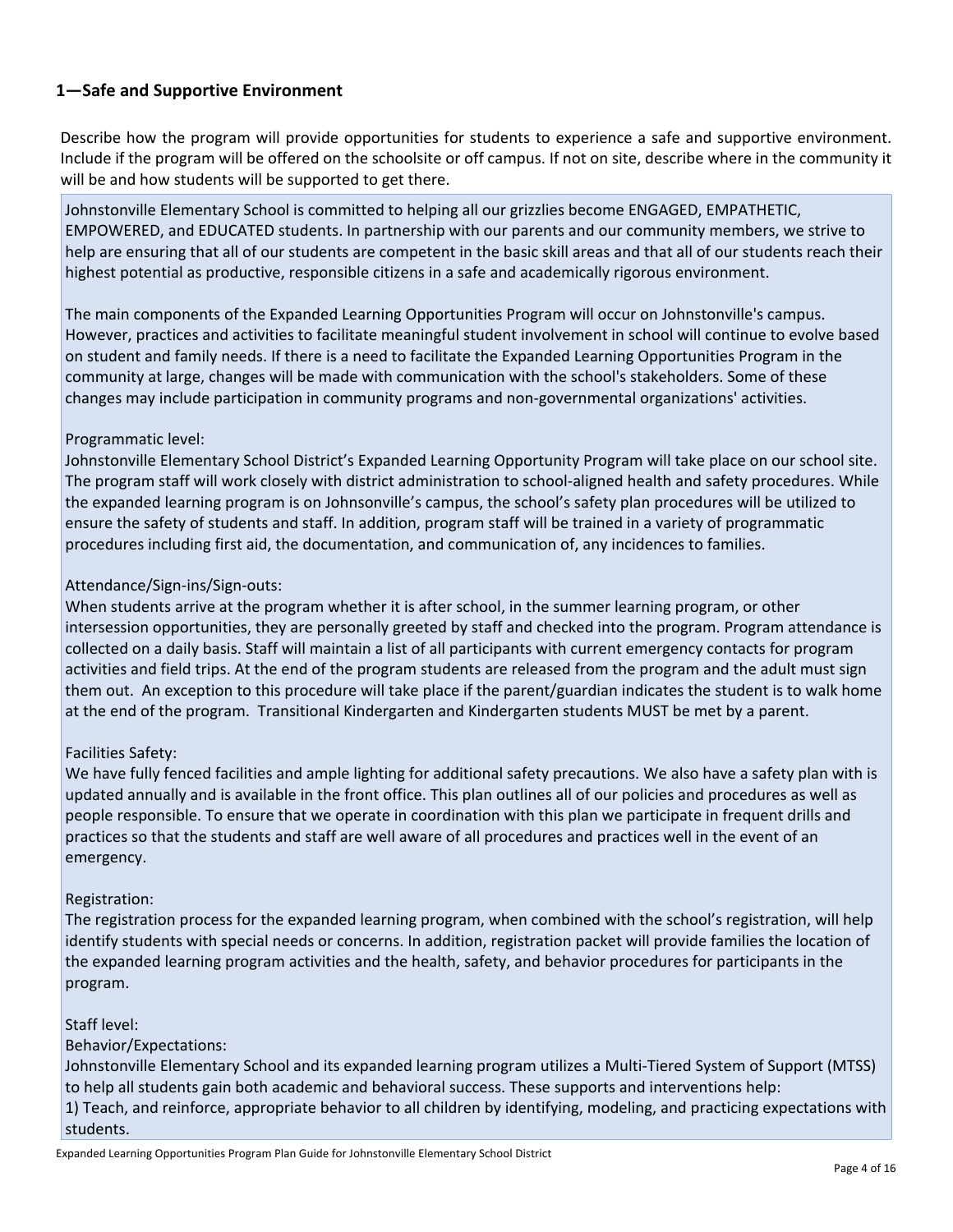2) Allow for the early intervention of unwanted behaviors before they escalate.

3) Monitor student progress through the development of positive staff and student relationships that facilitate the support students need to be successful.

In addition, Johnstonville Elementary School subscribes to four overarching rules: Be Safe, Be Responsible, Be Respectful, and Be Kind. All classroom rules and school-wide rules can fit within one of these four central rules.

Johnstonville Elementary School's MTSS Professional Learning Communities (PLCs) analyze student academic and behavioral needs and then formulate a plan to help address the needs of students who are struggling.

#### Participant level:

Johnstonville Elementary School is a small school where students, staff, and families frequently know each other in both the school and community settings. These connections help establish a sense of community and belonging. It is critical, in our small community, to keep consistent and open communication between staff, students, and parents.

## **2—Active and Engaged Learning**

Describe how the program will provide opportunities for students to experience active and engaged learning that either supports or supplements, but does not duplicate, the instructional day.

Johnstonville Elementary School has three goals for the Expanded Learning Opportunities Program.

1) Create a safe and academically rigorous environment for students with diverse needs where they can develop social competencies, personal resilience, and school readiness,

2) Engage students through relevant knowledge and experiential learning opportunities that include both academic and enriching experiences beyond the academic core.

3) Help students engage in healthy physical activity that center on physical fitness and healthy food choices.

## Programmatic level:

Johnstonville Elementary School's expanded learning program does not replicate the instructional day. However, it is critical for staff to work together with instructional staff, families, and students in the creation of shared goals and shared expectations for our students. Enrichment activities help students expand their understanding of the world around them. These activities may focus on visual and performing arts and/or STEM (Science, Technology, Engineering, and Math). To maximize student engagement many of the activities will include opportunities for skill building; motivating students through relevant topics; and enhancing learning activities using fun, interesting, and creative methods. In order to maintain student engagement and learning, students and families will be asked for input regarding what they would like the program to look like. Activities and thematic units will be designed based on their input.

#### Staff level:

Expanded learning program staff will use a variety of learning experiences to help engage multiple intelligences and senses. When possible, age-appropriate activities will include the examination of the local community, state, national, and world issues. Finally, staff will utilize both individual and small-group activities to help promote critical thinking skills and collaboration.

#### Participant level:

Students will learn and enforce positive collaboration skills during small-group activities. Some of these activities may include the use of technology and Chromebooks are available for student usage.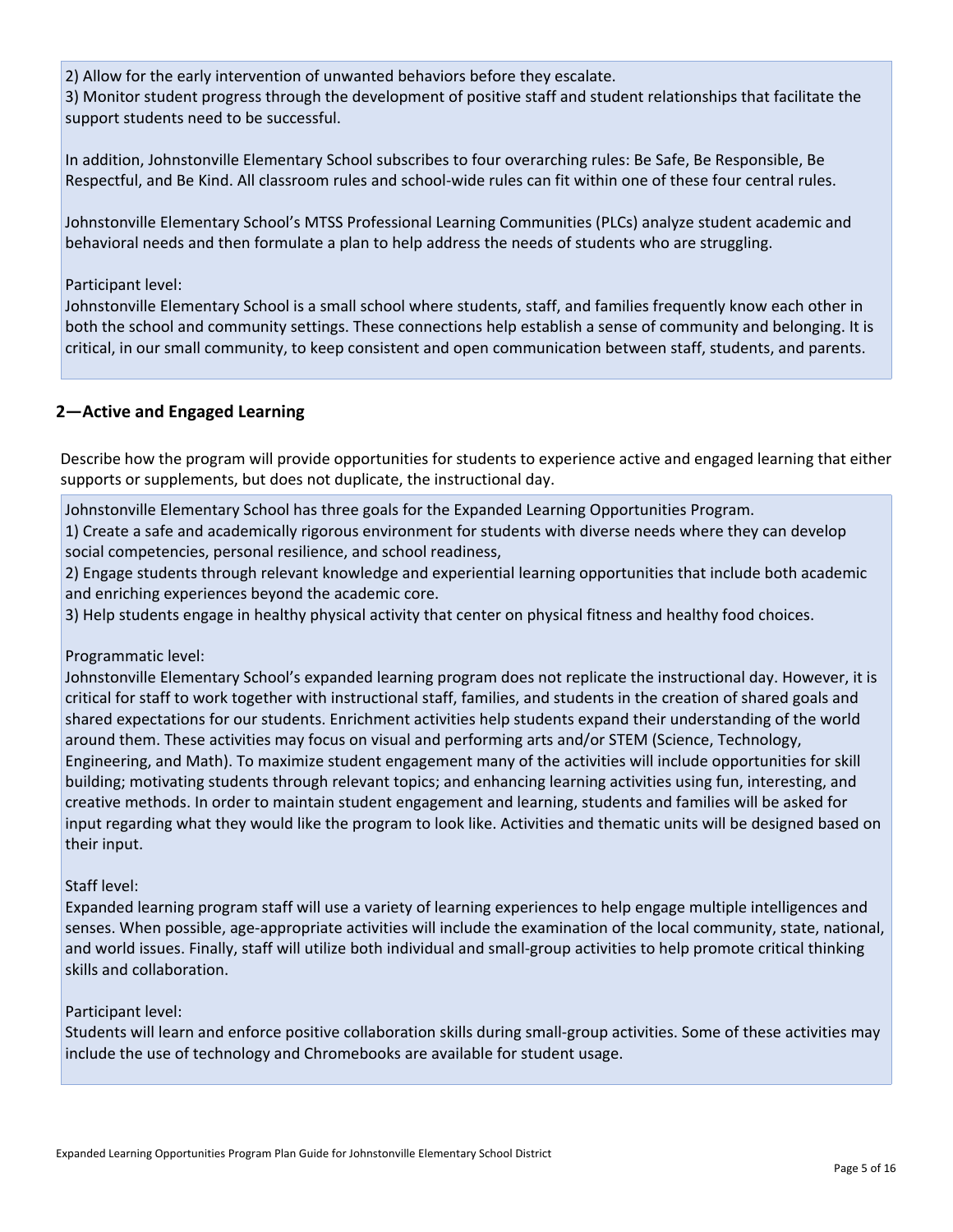## **3—Skill Building**

Describe how the program will provide opportunities for students to experience skill building.

The Expanded Learning Opportunities Program utilizes a multi-faceted approach to helping students build skills. The after-school program dedicates part of the afternoon to tutoring and homework assistance designed to help students meet grade-level standards. Homework assistance is provided Monday through Friday for a minimum of 30 minutes. In addition, there is an educational enrichment component that consist of a minimum of 45 minutes per day of fine arts, STEM, and/or prevention activities that reinforce and complement the school's academic program. Finally, an integral component of the after-school program is physical fitness. Through both structured and free-play students learn and grow through recreation. Play provides students with an opportunity to learn while engaging in fun activities, discover themselves, and build social skills with a variety of students from different grade-levels and ages.

#### Programmatic level:

Many of Johnstonville Elementary School District's expanded learning program activities are designed to foster the development of 21st century skills. These skills include creativity, innovation, critical thinking, problem solving skills, and collaboration. The activities and lessons are designed to support students at their current level of performance and move them towards mastery of skills they have not yet learned.

#### Staff level:

Johnstonville Elementary School's expanded learning program staff will design activities that are both relatable and engaging. As students learn new skills, it is inevitable they will have opportunities to struggle. In supporting students and helping to move their learning forward, it is critical for them to practice their developing skills and for staff to offer constructive feedback when students try and fail. In addition, when a student is unsuccessful, they are given an opportunity to reflect and growing from our experiences.

#### Participant level:

The activities and events that are integrated into the after-school and intersession programs provide support to engage students in 21st century skills. Staff will strive to create opportunities for students to work collaboratively in multi-age groups that help them build higher level communication and collaboration skills.

## **4—Youth Voice and Leadership**

Describe how the program will provide opportunities for students to engage in youth voice and leadership.

Students are placed within grade-level groupings to help facilitate participation and meet common interests. During enrichment time, students are allowed to choose from activities and projects that address the monthly themes.

#### Programmatic level:

Student leadership and voice is an important part of our program. In recognition of this, Johnstonville Elementary School's extended learning program will seek student input to develop engaging thematic units and activities. One of the program's goals is to help students develop and refine their leadership skills and to develop essential character traits including responsibility, respect, and kindness. As the students work and grow in these skills, they use their knowledge and empowerment to help others.

#### Staff level:

Johnstonville Elementary School's extended learning program staff offer students the opportunity to share their opinions and take on leadership tasks. As the program continues to grow and be refined, staff intends to expand leadership opportunities to individuals in an effort to foster teambuilding and engagement.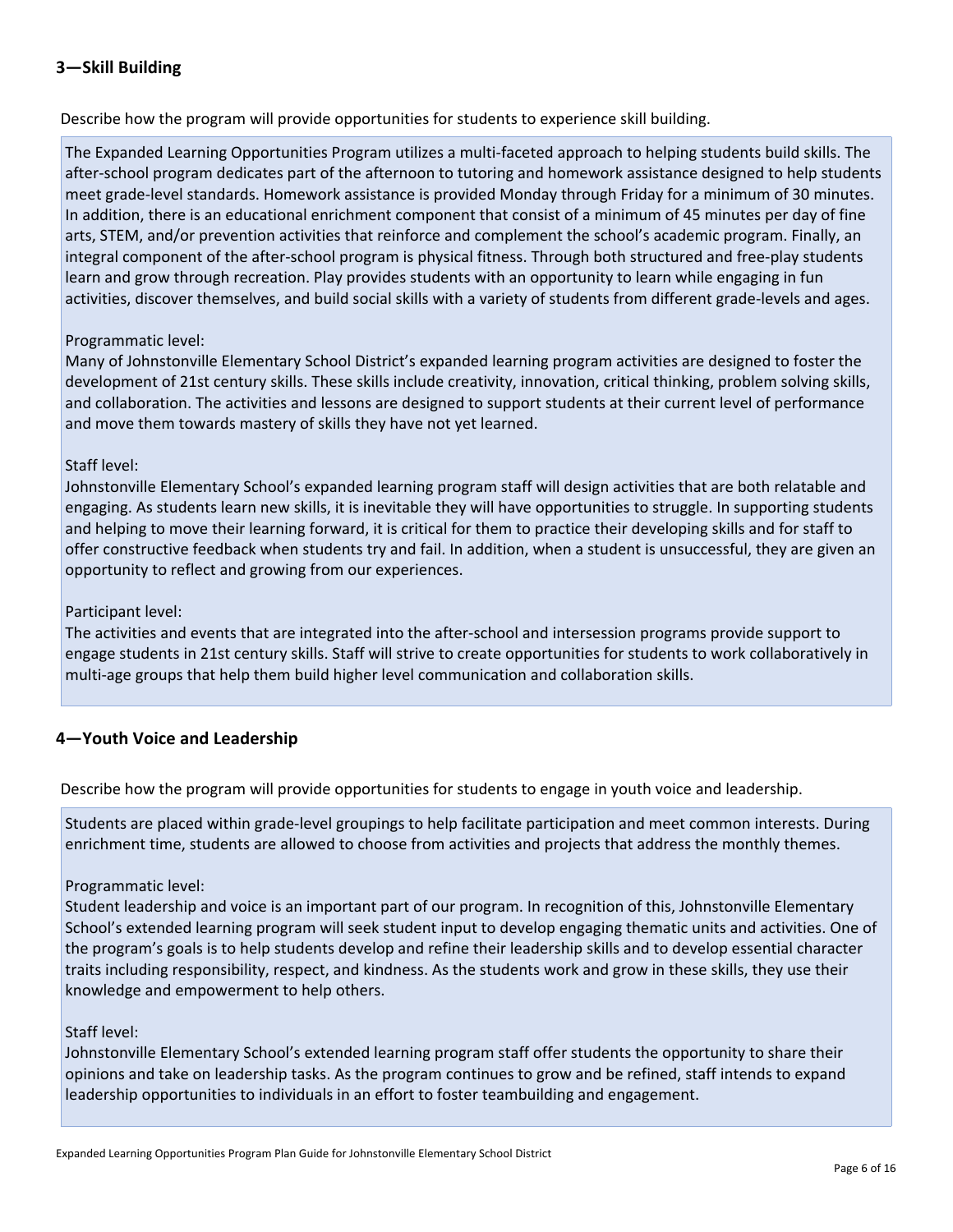#### Participant level:

The use of our formal and informal means of collecting data related to program offerings allows the students the opportunity to provide feedback, participate in discussions and participate in developing the program. Additional opportunities will be made available for students to take responsibility for the completion of any projects and participate in culminating events that help them show what they know.

#### **5—Healthy Choices and Behaviors**

Describe how the program will provide opportunities for students to engage in healthy choices and behaviors. Describe how students will be served nutritious meals and/or snacks during the ELO-P hours of programing.

The health and safety of all students begins with a smooth transition from the regular school day to the after-school program. Students report directly to the after-school program after the end-of-the-day bell rings. Attendance is tracked on both a daily and monthly basis. After-school program staff monitor student behavior to ensure that all students follow the four Be's: Be Safe, Be Responsible, Be Respectful, and Be Kind. Rules and expectations are outlined in the registration packets that go home to parents and are reviewed with students in after-school program classes.

As mentioned previously, students participate in both structured and free-play activities to help students build fitness and social skills with a variety of students from different grade-levels and ages.

#### Programmatic level:

Johnstonville Elementary School's program strives to promote student well-being through opportunities to learn about, and practice, balanced nutrition and physical activity in a manner that supports a healthy lifestyle. Program staff utilize actions, intentional learning opportunities and activities to help students develop, learn, and continue to live a healthy lifestyle. Nutritious snacks are provided daily for every student in attendance. The Johnstonville Elementary School District food service staff selects and prepares the snacks served in the after-school program. Selections are based on a he national school lunch nutrition guidelines consisting of two of the following four food components: milk/meat, meat alternative/fruit, vegetable/grain, or bread product. These that apply to all food items served at school. In addition to learning about positive behaviors, students are also provide with age-appropriate instruction regarding things to avoid in their lives that could negatively impact them such as tobacco, drugs, vaping, and alcohol.

#### Staff level:

Johnstonville Elementary School's extended learning program staff provide daily opportunities for students to have nutritious snacks and engage in age-appropriate physical activities that support the program's goals. In addition, staff will receive professional development that helps members understand the connections between health, academic achievement, and a positive socio-emotional lifestyle.

#### Participant level:

During various extended learning program activities, students will be encouraged to make healthy choices and to extend their learning beyond just the program.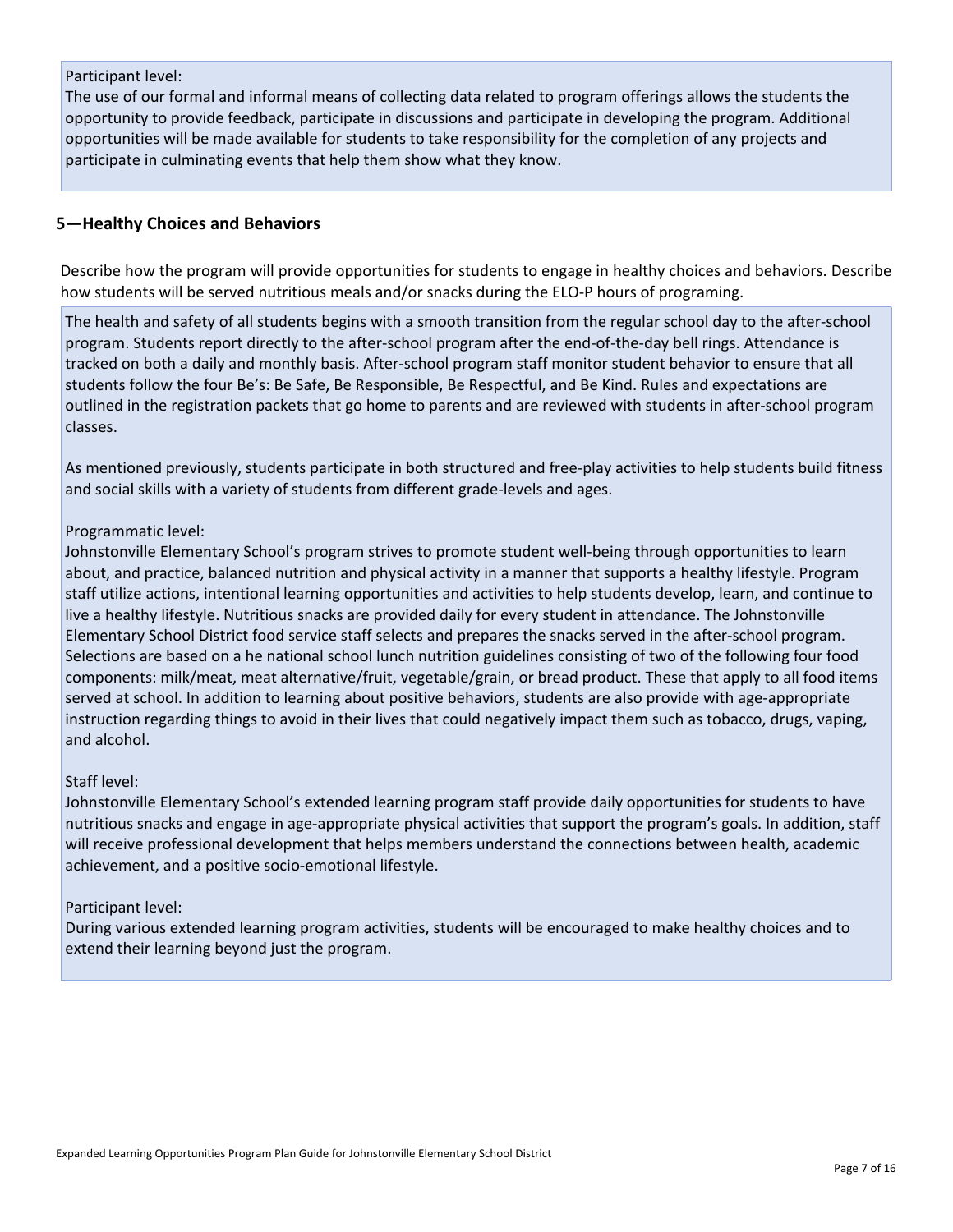## **6—Diversity, Access, and Equity**

Describe how the program is designed to address cultural and linguistic diversity and provide opportunities for all students to experience diversity, access, and equity. Describe how the ELO-P will provide access and opportunity for students with disabilities.

To accomplish the school's goal of creating a safe and academically rigorous environment and closing the achievement gap, our program actively invites diverse student participation and uses research recommendations to reach a broad network of students. As such, the school aims to learn about any cultural or community perceptions and/or barriers that might deter enrollment. With a better understanding, Johnstonville Elementary School can devise a more targeted outreach effort to families in our service areas.

The Expanded Learning Opportunities Program prioritizes the distribution of information regarding the program and enrollment forms to priority families. Some of the priority families include those with students in foster care, families experiencing homelessness, low-socioeconomic families, and English Learner families. In addition, the school recognizes these identified families receive priority registration for program participation.

Starting next year, Johnstonville Elementary School families will be invited to attend informational meetings via invitations in school newsletters and telephone calls.

#### Programmatic level:

Johnstonville's extended learning program welcomes all students interested in enrolling in the program. If students have any special needs, administration communicates with extended learning program staff to ensure they are aware and provide resources for serving those students. Student enrollment in the extended learning program may be delayed and/or limited if the program does not have enough staff to support the staff to student ratios. Johnstonville extended learning program is committed to diversity and equity in the program's outreach materials and/or policies. The school and staff recognize that each student is unique with individual needs and strives to help all students feel welcome and connected.

#### Staff level:

Johnstonville Elementary School strives to ensure that staff are well trained to serve all students. They are also very well positions with resources and support to meet the needs of all students in the program.

#### Participant level:

Our focus is on building relationships with our students and creating a safe space for them to feel comfortable and thrive.

## **7—Quality Staff**

Describe how the program will provide opportunities for students to engage with quality staff.

Johnstonville Elementary School strives to recruit and retain high quality staff that help a positive learning environment.

#### Programmatic level:

Staff members are recruited primarily from the existing pool of regular school district employees. This allows for a continuity of staff and relationships between the regular school day and the Expanded Learning Opportunities Program. Hiring notices are posted in a central location. If there are additional Expanded Learning Opportunities Program staffing needs beyond the Johnstonville Elementary School staff, recruitment will be conducted through emails and local media.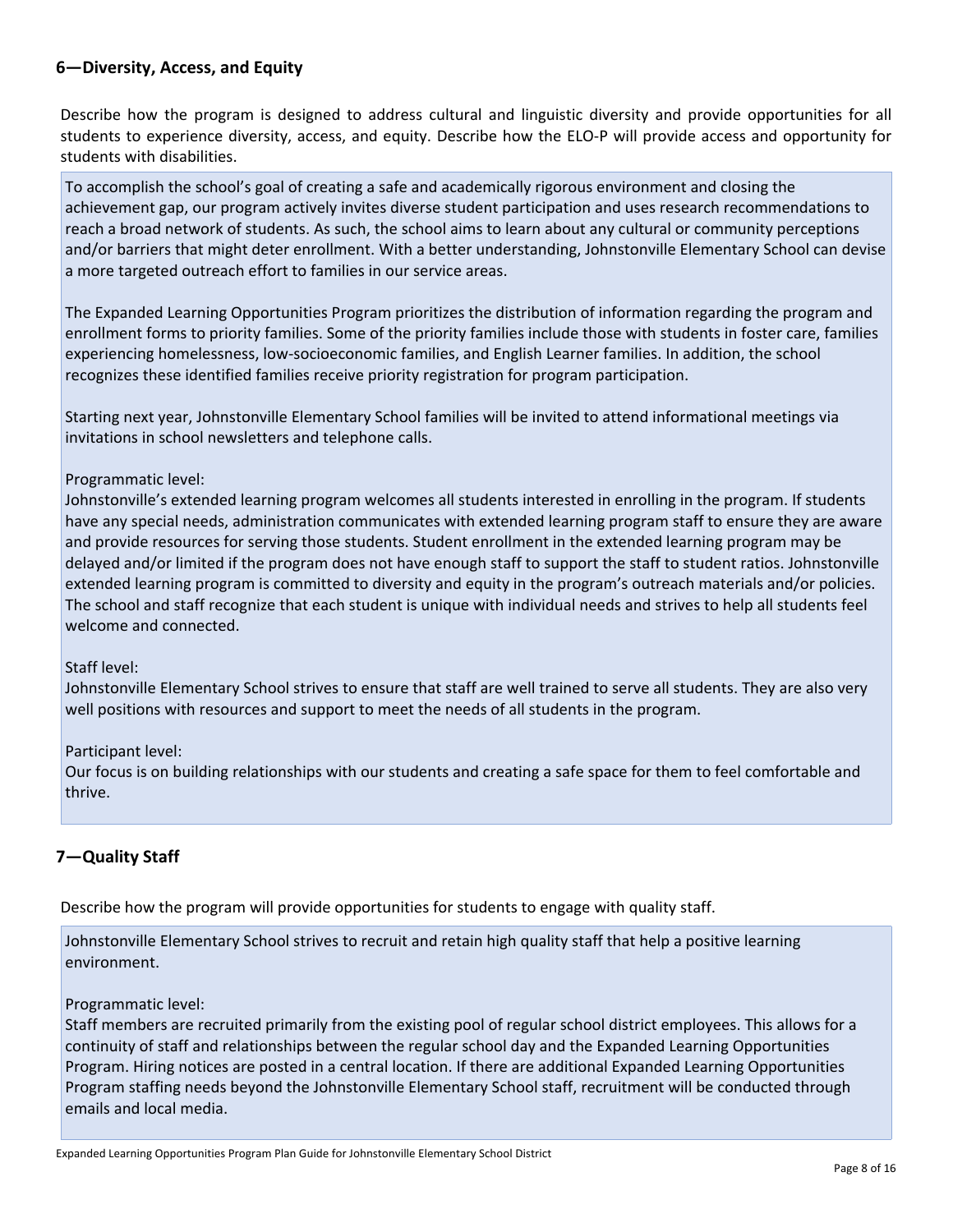Johnstonville Elementary School staff receives in-service professional development to help meet the needs of our students. Administration is currently examining professional development opportunities that address the unique needs of after-school program and intercession program.

#### Staff level:

Extended learning program staff and school administration meet monthly to ensure open communication and adherence to the extended learning program plan. Part of the staff's evaluation is their ability to develop and implement activities that engage students in active and meaningful experiences along with demonstrating integrity, professionalism, and kindness.

#### Participant level:

Johnstonville Elementary School extended learning program staff are part of Johnstonville Elementary School District's instructional day staff. As such, they are able to develop and maintain positive and trusting relationships with students.

## **8—Clear Vision, Mission, and Purpose**

Describe the program's clear vision, mission, and purpose.

#### Programmatic level:

Johnstonville Elementary School extended learning program directly aligned with the district's vision, mission and purpose. As such, the extended learning program's staff professional development, policies, procedures, and budget are linked to the district' vision, mission and purpose.

Vision:

ALL Grizzlies are ENGAGED, EMPATHETIC, EMPOWERED, and EDUCATED.

#### Mission:

The Johnstonville Elementary School District, in partnership with parents and community, will ensure that all students are competent in the basic skill areas, demonstrate continuous achievement toward educational excellence, and reach their highest potential as productive, responsible citizens.

The Johnstonville Community Believes:

- To move our community and nation forward, students must receive a world class education.
- Every student must be prepared for success in college and/or career.
- Students, families, schools, businesses, and the community must work in partnership to relentlessly purse academic excellence.
- We must recruit, empower, and retain the most effective educators and staff.
- That every student must have the opportunity to excel.
- That each student must be empowered to achieve a healthy physical, emotional, and social lifestyle.
- That every student must continue to learn beyond the traditional school day.
- That all learners must have something to look forward to at the beginning and end of each school day

#### Purpose:

The extended learning program's purpose has several components.

1. Provide a safe and challenging environment for students after-school and when school is not in session.

 2. Provide fun and engaging activities that support the intellectual, behavioral, and emotional development of our students.

 3. Support academic achievement through intellectual and enrichment activities that are aligned with the regular school day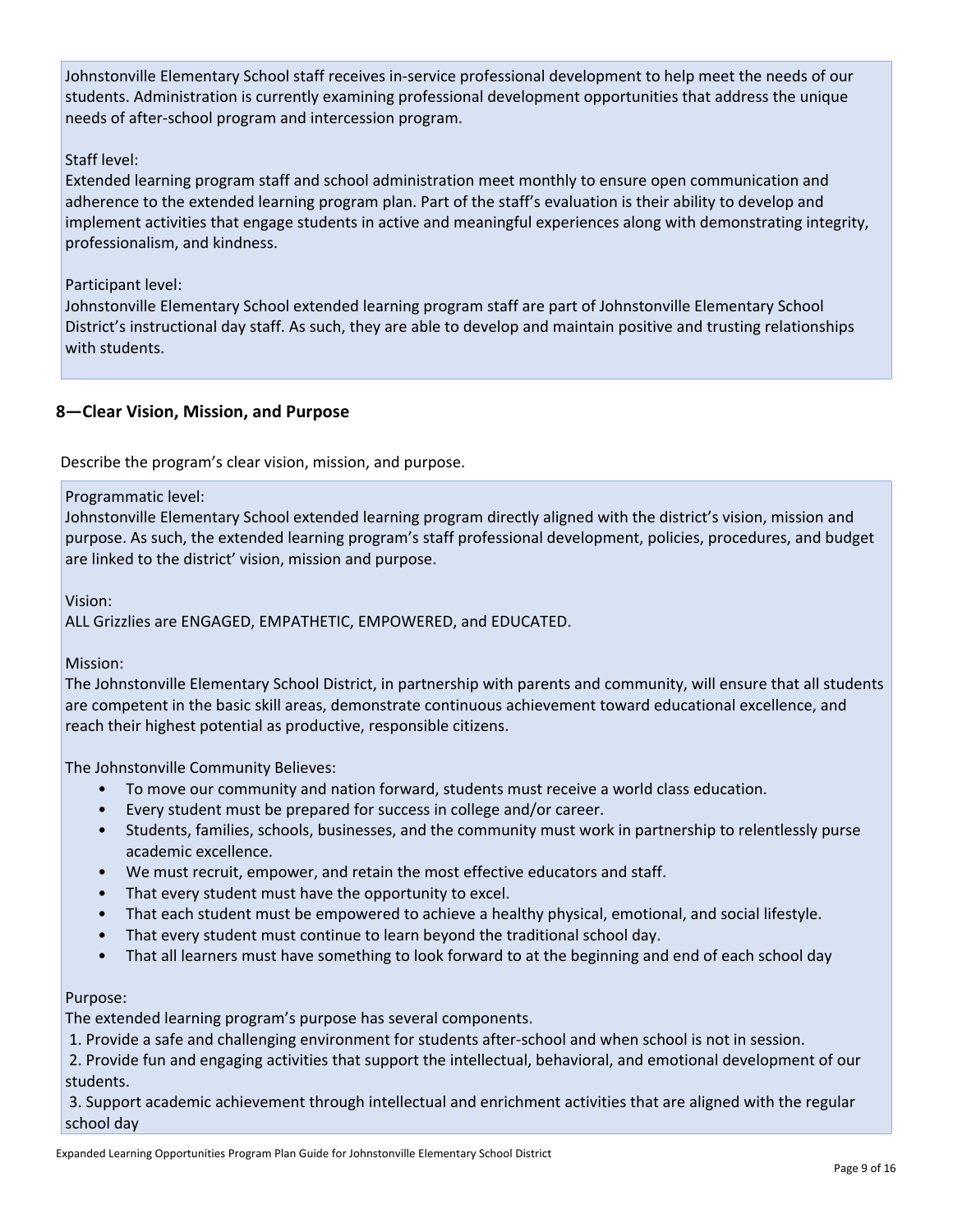#### Staff level:

Extended learning program staff facilitates a parent orientation at the beginning of the school year so that students, parents, and staff members all have the opportunity to meet, address any specific needs of students, and begin to build a trusting relationship if they are not familiar with each other already. This meeting provides an opportunity for sharing the program's mission, vision and goals. Extended learning program staff also participate in one of Johnstonville's School Community Virtual Roundtable event. Finally, school administration and extended learning program staff will hold parent informational meetings when needed.

#### Participant level:

Johnstonville Elementary School's extended learning program and instructional program share the same vision and mission. This will help students and families in becoming familiar with the core tenets of the program.

#### **9—Collaborative Partnerships**

Describe the program's collaborative partnerships. Local educational agencies are encouraged to collaborate with non-LEA entities to administer and implement ELO-P programs.

Currently, there are very few non-LEA entities within the surround communities. However, Johnstonville Elementary School will continue to monitor the availability of community organizations in an effort to further expand the number of opportunities Johnstonville Elementary School District students are able to access.

#### Programmatic level:

The extended learning program's will continue to collaborate school staff and the program staff to ensure that we are all working together to serve our students. Support of the Johnstonville Elementary School District Board of Trustees and instructional day staff is a vital piece to the success of the extended learning program. The district will also continue to reach out to community and county agencies in an effort build collaborative partnerships in the future.

#### Staff level:

Johnstonville Elementary School recognizes that communication is a vital part of the extended learning program and our school community as a whole. This link is a two-way path that allows for families and students to stay informed and program staff to modify programmatic elements based on feedback and input. In the past we have utilized our website, Facebook page, Instagram, phone calls, and hard copy notifications to send out and gather information.

#### Participant level:

Students feedback and input regarding thematic units and activities is critical to the success of the extended learning program. Informal feedback will and input will be elicited by extended learning program staff. In addition, Johnstonville Elementary School's student council will have an opportunity to provide extended learning program staff and administration input and feedback.

#### **10—Continuous Quality Improvement**

Describe the program's Continuous Quality Improvement plan.

Johnstonville Elementary School District will utilize variety tools to make a holistic evaluation of the quality of its Expanded Learning Opportunities Program. Some of these tools include collecting input and feedback in a variety of ways which will include surveys, informal interviews, observations, and self-assessments. The information will be collected from students, parents, and staff. The results will be used to drive improvement of the program. In addition, Johnstonville Elementary School will assess the suitability of the California After School Network tools and California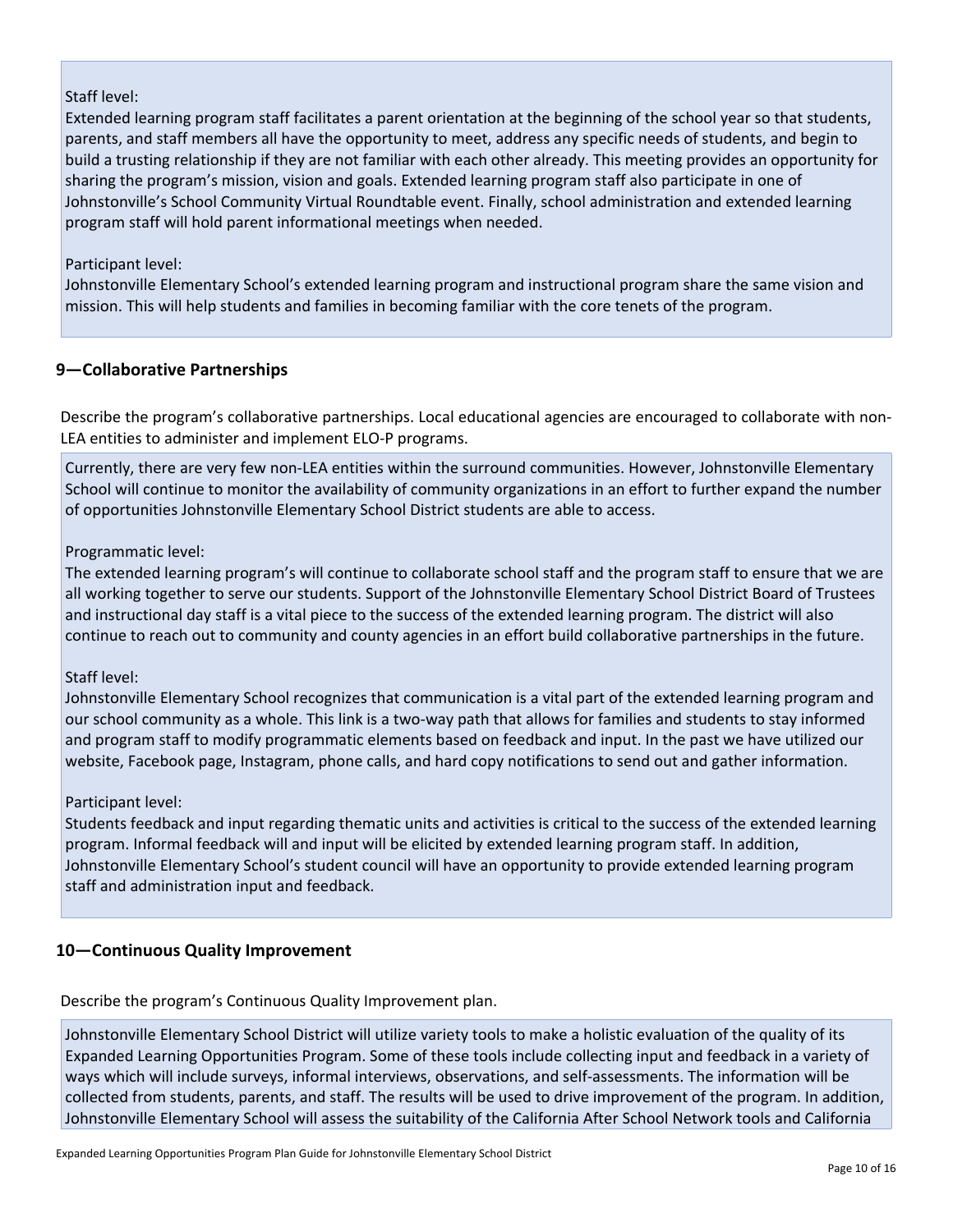Department of Education's Quality Standards for Expanded Learning in evaluating the Expanded Learning Opportunities Program.

Johnstonville Elementary School administration and after-school staff will meet at the beginning of the school year to review the data collected to identify past successes and improvement needed. In addition, the administration and program staff will meet at least quarterly to review the program and discuss possible changes.

#### Programmatic level:

Johnstonville Elementary School's extended learning program will implement an improvement cycle to develop, implement, review, and adjust our programmatic elements in order to provide the best possible services to students. In addition, Johnstonville Elementary School will utilize a data-driven decision-making process that will focus on the development of a program that will meet the needs of the school's community, families, and students. The data utilized in this process will come from self-assessments, review of program policies and manuals, interviews and surveys conducted with staff, students, families, and other stakeholders, and observation of program activities.

In addition, Johnstonville Elementary School's extended learning program will utilize the California Afterschool Program Quality Self-Assessment Tool (QSA). This tool will be used to help engage families and students in meaningful conversations regarding the quality of the program and means to improve it. In addition, the tool will be used to develop a plan that can be used to revise and refine programmatic strategies and goals, to guide resources towards areas that need improvement, and to guide professional development for staff. The plan will be revaluated on an annual basis.

#### Staff level:

Extended learning program staff will help gather and analyze the data on a quarterly basis in order to understand strengths and weakness in programming. Extended learning program staff recognize they are active participants in determining the quality of the extended learning program. Extended learning program administration will regularly gather staff feedback about program activities and student engagement. This feedback and other data will be used to develop, and modify the program's design, professional development, and practices.

#### Participant level:

Extended learning program staff will facilitate the gathering of age- appropriate student feedback reading the program's strengths and weaknesses, and ideas for potential improvement.

## **11—Program Management**

Describe the plan for program management.

Johnstonville Elementary School District's Expanded Learning Opportunities Program uses a grade-level cluster binder that consists of documents recording attendance and activities.

Johnstonville Elementary School's extended learning program utilizes Johnstonville Elementary School District staff and administration to run the program.

#### Programmatic level:

Attendance is recorded on both a daily and monthly basis. The Johnstonville Elementary School District Board of Trustees will receive a quarterly report from the administration regarding the student attendance and select activities. All expenditures will utilize the district's established requisition procedures. All fiscal management of the extended learning program is conducted by the Johnstonville Elementary School District Chief Business Official using the SACS coding system and tracked the district's budget software. A variety of funding sources are utilized to enable the development and implementation of the extended learning program. Some of these funding sources include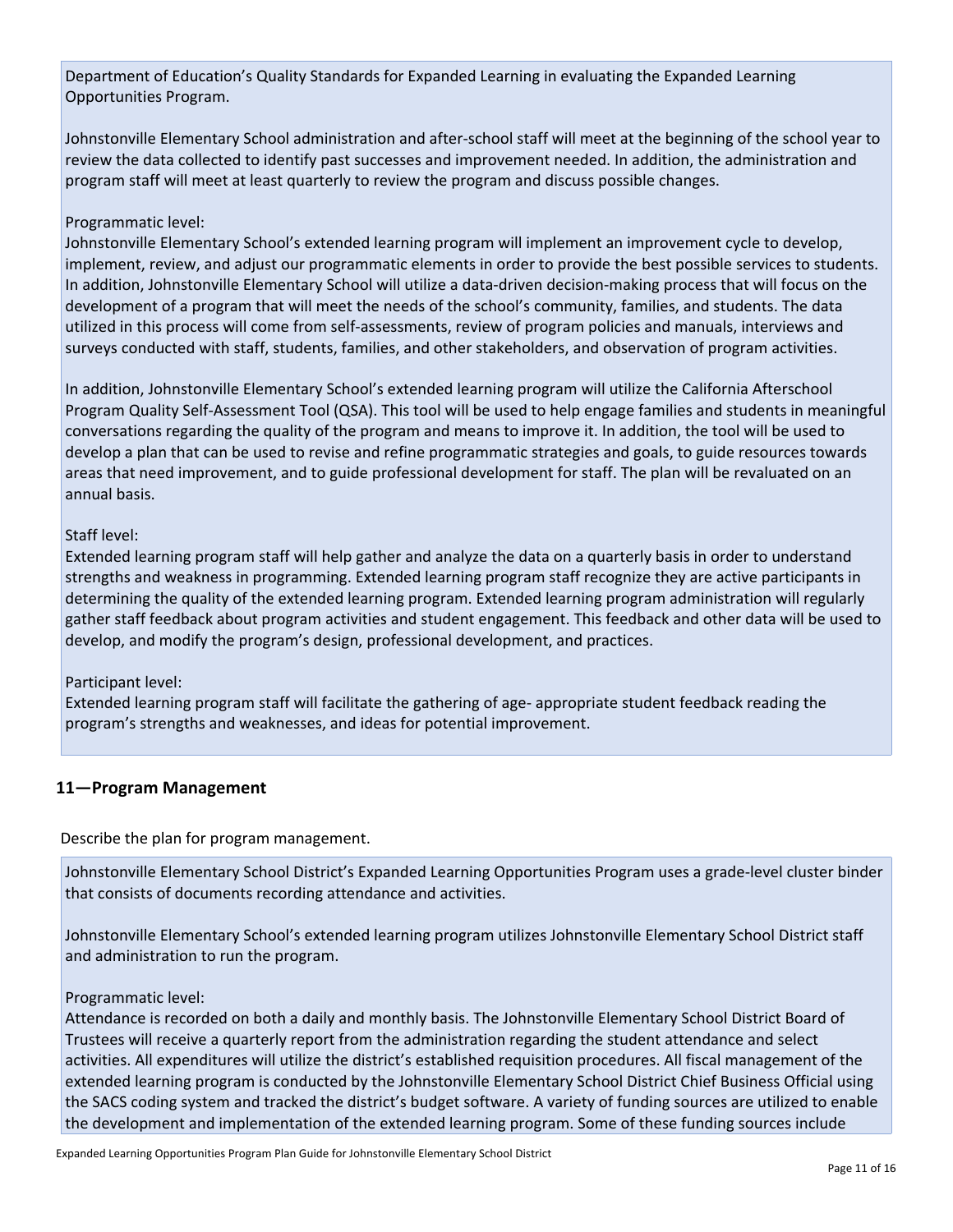Expanded Learning Opportunities Grant (ELOG), Expanded Learning Opportunities Program (ELOP), Local Control Funding Formula (LCFF), and district's general fund. Per state regulations, an independent auditor audits Johnstonville Elementary School District's fiscal records.

#### Staff level:

Johnstonville Elementary School District expanded learning program staff will meet prior to the beginning of the school year to review all policies, procedures, and expectations

Expanded learning program staff will communicate with instructional staff to help identify the needs of the students enrolled in the program. In addition, expanded learning program staff and site administration will meet at least quarterly to monitor the evolving needs of students enrolled in the program. Finally, the staff will use the same communication tools the instructional staff utilize to help develop continuity between the two programs and simplify the number of forms of communication for families.

The expanded learning program's budget is established through conversations between the program's staff, the district's Superintendent/Principal and Chief Business Official. Expenses will be tracked and aligned with the program's purpose, mission, and goals.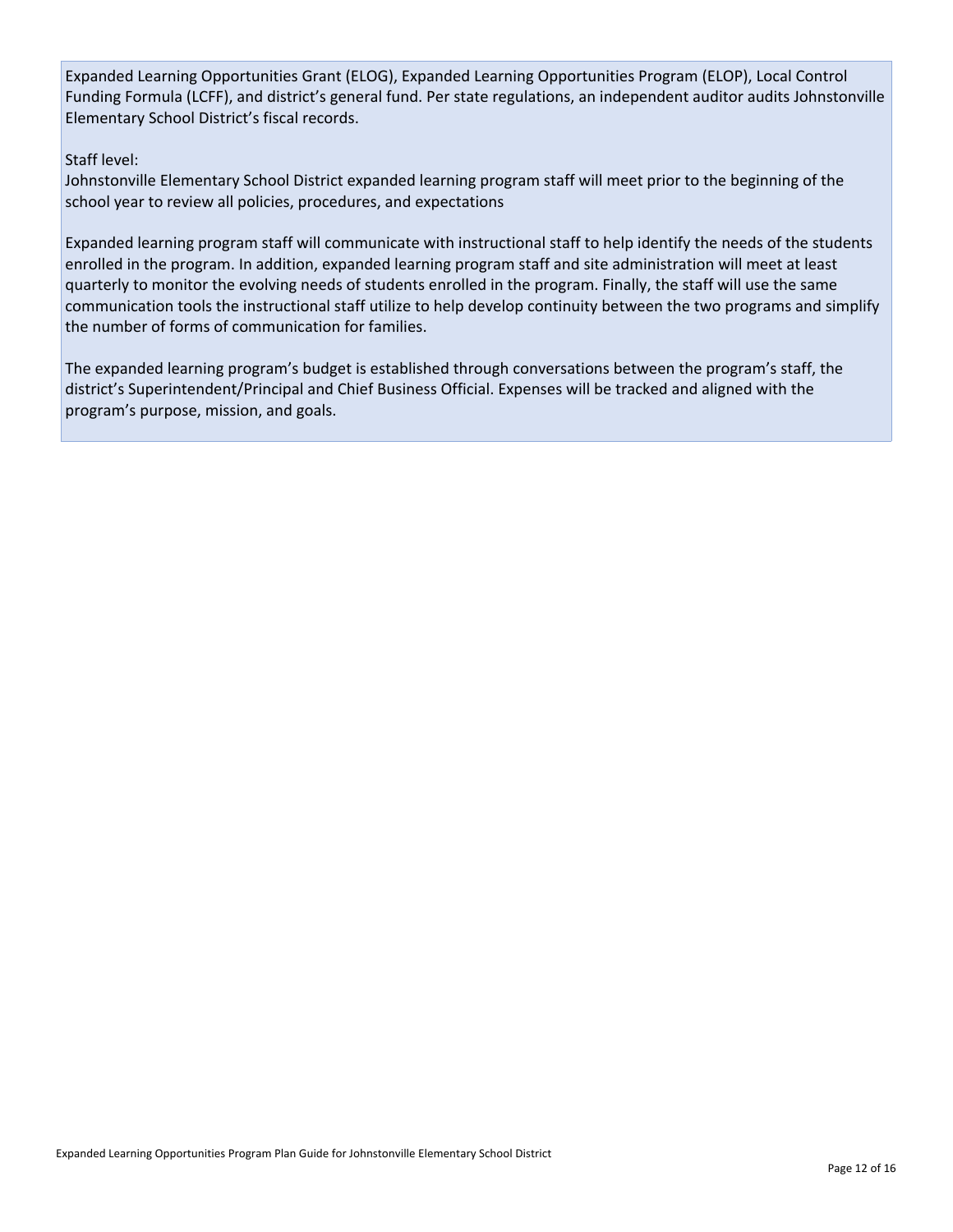## **General Questions**

## **Existing After School Education and Safety (ASES) and 21st Community Learning Centers (21st CCLC) Elementary and Middle School grantees.**

ASES, 21st CCLC Elementary/Middle School, and the ELO-P should be considered a single, comprehensive program. In coordinating all these funding streams to move towards a single program, the expectation is that the most stringent requirements will be adopted for program guidance. If one or both grants are held, please describe how the ELO-P funding will be used to create one comprehensive and universal Expanded Learning Program.

#### Johnstonville Elementary School District does not participate in the ASES or 21st CCLC grant programs.

#### **Transitional Kindergarten and Kindergarten**

Programs serving transitional kindergarten or kindergarten pupils shall maintain a pupil-to-staff member ratio of no more than 10 to 1. (EC Section 46120[b][2][D]). Please address the proposed schedule and plan for recruiting and preparing staff to work in the program, including supporting them to understand how to work with younger children. How will the lower pupil-to-staff ratio be maintained? How will the curriculum and program be developmentally-informed to address this younger age group?

Services will be provided for both Transitional Kindergarten and Kindergarten students.

Sample Transitional Kindergarten& Kindergarten daily schedule: 8:00 – 2:40pm Regular grade level curriculum with classroom teacher 2:40-3:00 pm After-school program receive students on site and snack time 3:00- 3:30 pm Expanded curriculum activities 3:30-4:00 pm Structured and free-play activities 4:00- 4:30 pm Expanded curriculum activities 4:30-5:00 pm Structured and free-play activities 5:00 pm . Parent pick up /sign out

Restroom breaks are given as needed

Recruitment:

- Staff will be recruited primarily from internal sources. However, external recruitment may occur to meet the needs of the program.
- Current staff has experience working with Transitional Kindergarten and Kindergarten students.

Training Staff:

• We are coordinating training with our transitional kindergarten and kindergarten classes, along with the county office of education with regards to developmentally appropriate curriculum, instruction, activities, and assessments for TK students.

#### **Sample Program Schedule**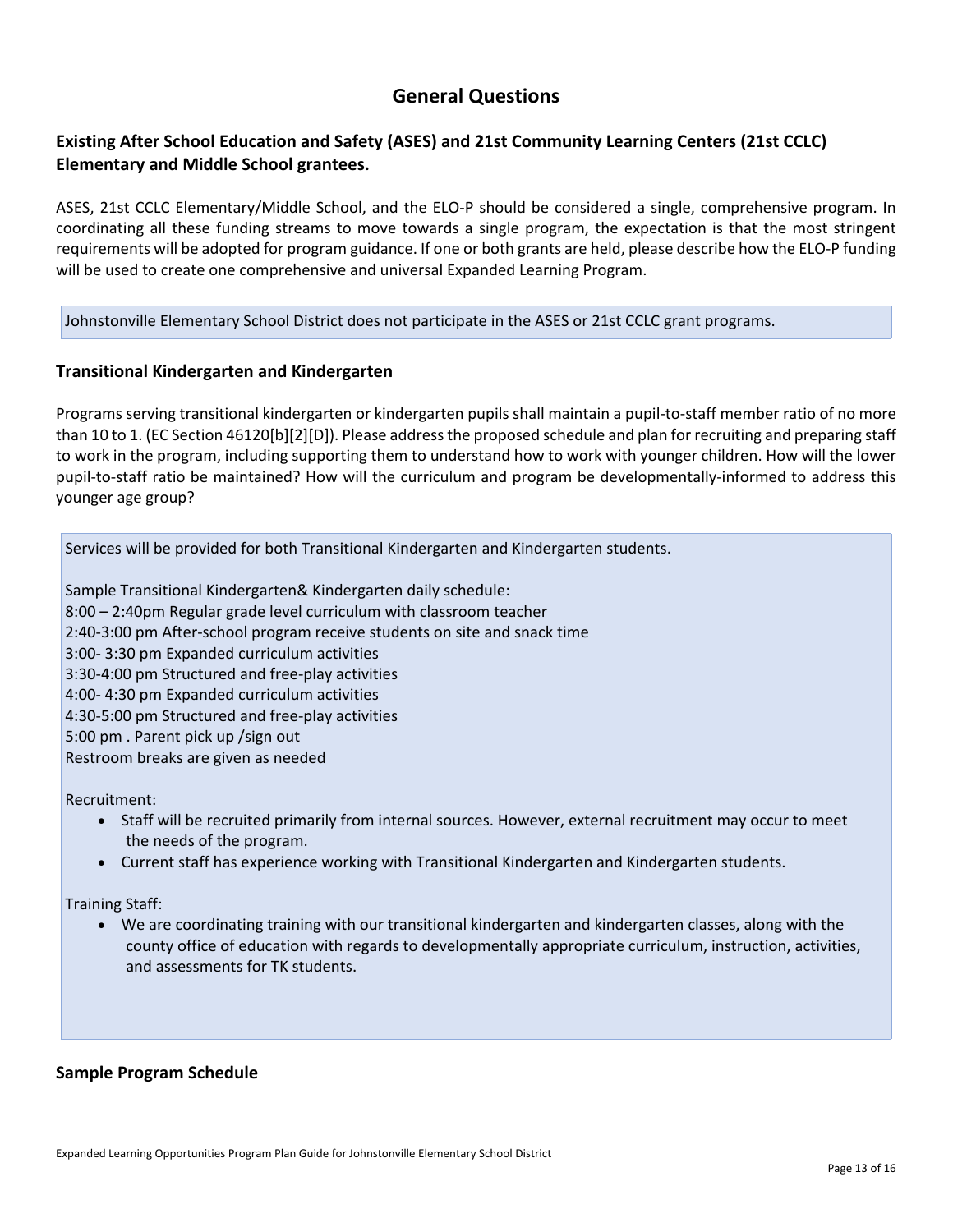Please submit a sample program schedule that describes how the ELO-P or other fund sources, including the California State Preschool Program for children enrolled in transitional kindergarten or kindergarten, will be combined with the instructional day to create a minimum of nine hours per day of programming (instructional day plus ELO-P or other supports). Also, submit a sample schedule for a minimum nine-hour summer or intersession day.

Johnstonville Elementary School District does not have a California State Preschool Program. However, the following sample schedule would be for all students attending Johnstonville Elementary School.

Sample schedule with Expanded Learning Opportunities Program supports:

- Classroom opens for student access for twenty-five minutes prior to school start = 8:00am 8:25pm (includes breakfast)
- Regular six and a half hour school day = 8:25am 2:40pm (includes lunch)
- Expanded Learning Opportunities Program for two hours and twenty minutes = 2:40pm 5:00pm (includes snacks).

Sample Intersession, Summer Academy and Expanded Learning Opportunities Program supports:

- Morning ~ reading/math, academic/intervention and supports
- Afternoon ~ enrichment program
- All Day ~ enrichment program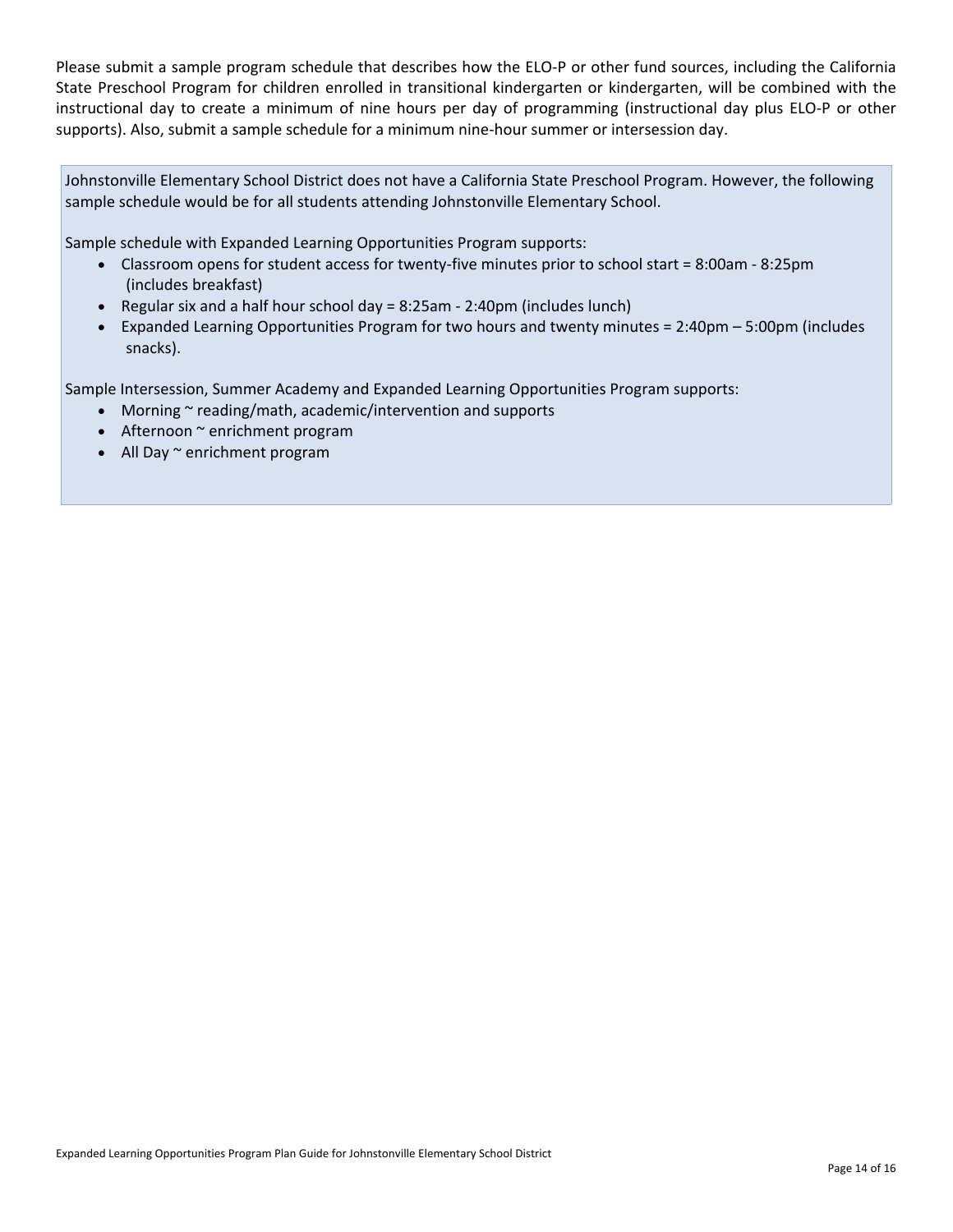## **Below are additional legal requirements for the ELO-P. Please ensure your Program Plan meets all of these legal requirements:**

### **EC Section 46120(b)(2):**

[LEAs] operating expanded learning opportunities programs may operate a before school component of a program, an after school component of a program, or both the before and after school components of a program, on one or multiple school sites, and shall comply with subdivisions (c), (d), and (g) of Section 8482.3, including the development of a program plan based on the following;

(2) [LEAs] operating expanded learning opportunity programs pursuant to this section may operate a before school component of a program, an after school component of a program, or both the before and after school components of a program, on one or multiple schoolsites, and shall comply with subdivisions (c), (d), and (g) of Section 8482.3, including the development of a program plan based on all of the following:

- (A) The department's guidance.
- (B) Section 8482.6.

(C) Paragraphs (1) to (9), inclusive, and paragraph (12) of subdivision (c) of Section 8483.3.

(D) Section 8483.4, except that programs serving transitional kindergarten or kindergarten pupils shall maintain a pupil-to-staff member ratio of no more than 10 to 1.

#### **EC Section 46120(b)(1)(A):**

On schooldays, as described in Section 46100 and Sections 46110 to 46119, inclusive, and days on which school is taught for the purpose of meeting the 175-instructional-day offering as described in Section 11960 of Title 5 of the California Code of Regulations, in-person before or after school expanded learning opportunities that, when added to daily instructional minutes, are no less than nine hours of combined instructional time and expanded learning opportunities per instructional day.

#### **EC Section 46120(b)(1)(B):**

For at least 30 nonschooldays, during intersessional periods, no less than nine hours of in-person expanded learning opportunities per day.

#### **EC Section 46120(b)(3):**

[LEAs] shall prioritize services provided pursuant to this section at schoolsites in the lowest income communities, as determined by prior year percentages of pupils eligible for free and reduced-price meals, while maximizing the number of schools and neighborhoods with expanded learning opportunities programs across their attendance area.

#### **EC Section 46120(b)(4):**

[LEAs] may serve all pupils, including elementary, middle, and secondary school pupils, in expanded learning opportunity programs provided pursuant to this section.